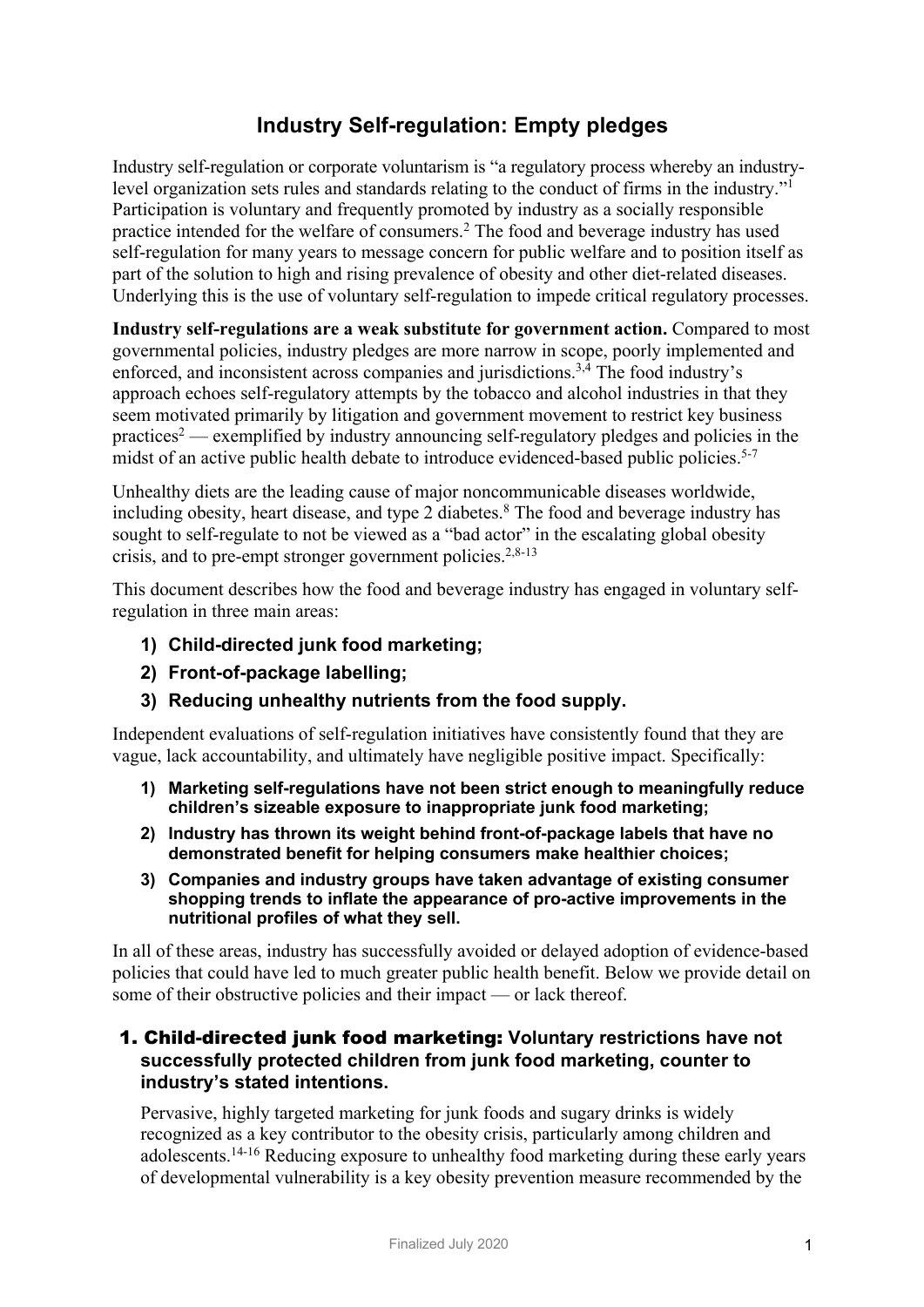World Health Organization,<sup>16-19</sup> Pan American Health Organization,<sup>20</sup> European Union,<sup>21</sup> and World Cancer Research Fund,<sup>22</sup> among others.<sup>23-26</sup>

With the prospect of government regulatory action looming in the mid-2000s, industry groups began devising voluntary pledge schemes to ostensibly address the issue, including multi-country, international initiatives as well as national-level programs. 27-35 These pledges are similar across jurisdictions: Simply put, participating companies commit to only promote "better-for-you" products in media clearly directed at children under age 12 (including television, radio, cinema, websites, print, mobile, and video and computer games). This gives the appearance that industry is voluntarily protecting children from marketing for junk foods across a wide range of media, but in reality, pledges define a very narrow scope for when, where, and what marketing they will actually limit. Ample evidence has demonstrated that voluntary industry schemes have been ineffective at reducing children's exposure to harmful junk food marketing.

## **A. Voluntary pledges prescribe weak marketing restrictions that allow continued promotion of unhealthy foods and brands to children.**

By design, all the major industry marketing pledges use relatively weak nutrition criteria and limited scenarios for when and where they will restrict marketing practices. This has allowed participating companies to 1) continue directly marketing to children foods and drinks that are not considered healthy against more impactful, objective nutrition standards; and 2) shift child-appealing junk food marketing into media ostensibly aimed at teen or family audiences but still heavily consumed by younger children.36-38 Most industry policies have also not limited their marketing practices on social media, in stores, on packaging, or in schools.

- **1.** The nutrition criteria industry pledges use to determine which products are healthy enough to market directly to children are much weaker and more permissive than criteria recommended by independent nutrition experts and health officials.10,36,37,39,40 For example:
	- o Industry often uses category-specific nutrition criteria, meaning that different product categories have different nutrient thresholds to hit before they are considered too unhealthy to market to children. Salty snacks, for example, are allowed more sodium than sweet snacks, which in turn are permitted to contain more sugar.<sup>41-43</sup>
	- o Some pledges such as those in the United States and Canada set nutrient thresholds per "labelled serving size," which is at the discretion of the food manufacturer. This means companies can reduce a product's serving size in order to meet the nutrition criteria and continue child-directed marketing without reformulating to reduce nutrients of concern. 44
	- o Perhaps most problematic, some pledges (including Australia's Responsible Children's Marketing Initiative and the International Food and Beverage Alliance global program) actually allow signatories to set their own nutrition criteria.<sup>31</sup>
	- $\circ$  In 2015, 85% of the foods and beverages that the U.S. self-regulatory program and its member companies considered acceptable to market to children according to their own nutrition criteria could not be marketed to children under the World Health Organization's nutrition profiling model.<sup>45</sup>
	- o In 2016, nearly 80% of TV ads from companies participating in Canada's selfregulatory initiative promoted products that complied with industry nutrition criteria but were categorized as "less healthy" by the UK government's nutrient profile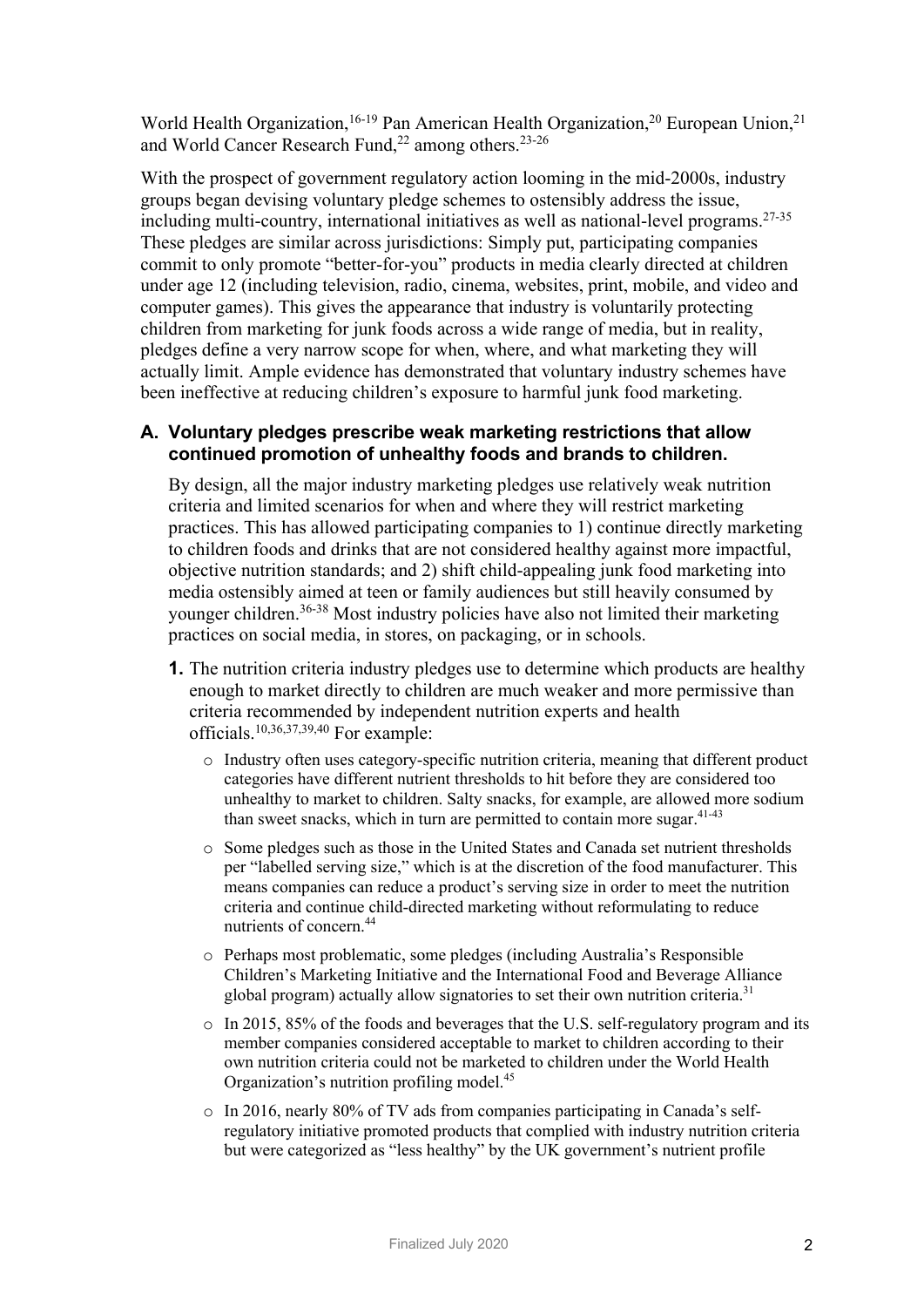model; 100% featured products deemed excessive in either sodium, free sugars, or saturated or trans fats according to the Pan-American Health Organization model.<sup>46</sup>

**2.** Industry pledges only apply in very narrowly defined scenarios, determined by either audience/visitor composition (ie, must be made up of over 35% children under age 12) or content (ie, media clearly geared towards young children). This allows advertisers to continue targeting children during other times they consume media, such as during prime time family TV programming or on websites or social media aimed at teenagers but also viewed by by many children.<sup>10,37,47</sup>

Industry pledges also only offer protection for children under age 12, even though junk food marketing also negatively impacts older adolescents. $48,49$  For this reason, most government marketing regulations protect children in older age ranges, as well — many up to age  $18^{50}$ 

Together, these loopholes allow companies to claim high compliance with their pledges while still promoting their brands and unhealthy products to children.

## **Examples and what the evidence shows:**

**International:** EU Pledge<sup>27</sup> in Europe (started 2007); International Food and Beverage Alliance (IFBA, started 2009) Global Policy on Marketing Communications to Children<sup>28</sup>

- A 22-country study published in 2019 found significantly higher during rates of TV advertising for unhealthy foods and beverages during children's peak viewing times in countries with industry self-regulation compared to countries with no policy (3.8 ads per hour vs.  $2.6$ .  $51$
- In 2015, 90% of nearly 300 EU Pledge company products marketed directly to children in Germany failed to meet WHO nutritional criteria for child-targeted food marketing.<sup>52</sup>

U.S.: Children's Food and Beverage Advertising Initiative (CFBAI, started 2007)<sup>29</sup>

- Despite CFBAI companies' apparent compliance with their pledges, children still saw 74% more TV ads for candy in 2011 than in 2008 due to increases in children's exposure to candy ads outside of children's TV programming and from companies that chose not to participate in self-regulation.<sup>53</sup>
- In 2016, over half of TV ads children viewed from CFBAI companies were for brands that companies pledged they would not advertise in child-directed media. Because these ads aired outside of dedicated children's TV programming, companies technically complied with their pledges.<sup>36</sup>
- A study comparing advertising on children's TV channels in 2012 and 2018 found an increase of over 50% in ads for products failing to meet CFBAI nutrition criteria.<sup>54</sup> Using more rigorous, government-recommended nutrition criteria, virtually all food and beverage ads during children's programming were for unhealthy products (96% in 2012 and 99% in 2018). This demonstrates virtually no improvement since 2009, when another study found that roughly 95–97% of food ads seen during children's programming were for products high in saturated fat, trans fat, sugars, and sodium.<sup>47</sup>
- A 2018 analysis of ready-to-eat breakfast cereals' found that cereals from CFBAI companies listed as meeting CFBAI nutrition requirements overwhelmingly contained more than 9 grams of sugar per ounce — well above the limit for U.S. public health nutrition programs — and featured more child-oriented promotional features such as games, activities, and trade characters that were rarely observed on low-sugar cereals.<sup>44</sup>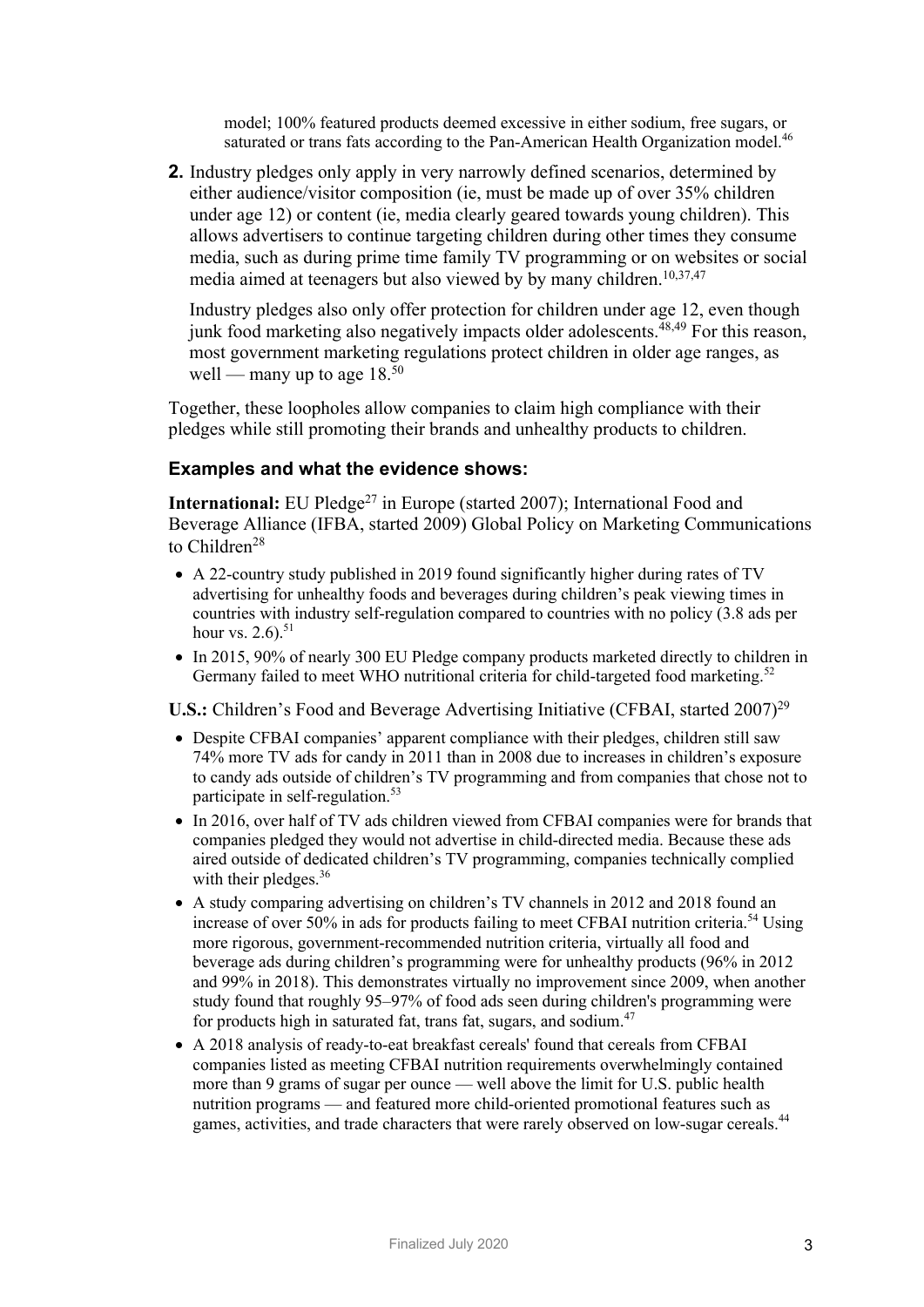**Canada:** Children's Food and Beverage Advertising Initiative (CAI, started 2008) 35

- Under Canada's industry-led initiative, participating companies increased the number of child- and teen-targeted advertisements for "less healthy" products by 47% and 264%, respectively, from 2007 to 2011. 55
- From 2007 to 2011, pledge companies increased use of spokes-characters  $(+27%)$  and third-party licensed characters  $(+151%)$ , and featured licensed characters in ads for "less" healthy" products 234% more than in 2006, despite pledging not to do so.<sup>55</sup>
- Products advertised by CAI companies on popular children's websites were 2.5 times more likely to be deemed unhealthy than non-CAI ads using multiple independent nutrition criteria.56 93% of CAI-company ads promoted products that were excessive in fat, sodium, or free sugars and that contained, on average, roughly 140 more calories and 18 more grams of sugar per 100-gram serving than products in non-CAI ads.<sup>56</sup>

**Other jurisdictions with industry pledges:** Australia's Responsible Children's Marketing Initiative and Quick-Serivce Restaurant Initiative (RCMI and QSRI, started 2009);<sup>30,31</sup> Mexico's Código de Autoregulación Publicidad de Alimentos y Bebidas Dirigidas al Público Infantil (PABI Code, started 2009); <sup>32</sup> Spain's Publicidad, Actividad, Obesidad, Salud Code (PAOS Code, started 2005), 33

- An Australian study comparing TV food advertising in 2011 and 2015 found the advertising rates for both unhealthy groceries and fast-foods virtually unchanged; RCMIand QSRI-participating companies continued to promote unhealthy foods at a significantly higher rate than healthy products. $57$
- In Spain, compliance with pledges was found to be worse in 2012 (12%) compared to 2008 (51%), and roughly 9 in 10 food ads on children's and youth TV channels failed to meet industry commitments.<sup>58</sup>
- A 2016 evaluation in Mexico found that under self-regulation, children's exposure to food advertising on TV remained high; companies continued to almost exclusively promote unhealthy products; and ads continued to influence children both directly and indirectly.<sup>59</sup>

## **B. Voluntary pledges protect industry's use of persuasive packaging to target children.**

Companies frequently use strategies to appeal to children and capture their attention, such as prominently featuring popular licensed or branded characters on packaging for junk foods — especially sugary breakfast cereals.<sup>14,60-62</sup> These exert strong influence over children both at the point of purchase and during consumption, affecting their preferences, choices, and even taste perceptions.63-68 Across jurisdictions and pledge schemes, industry has made a point to exempt marketing on packaging and at the point-of-purchase from their commitments.<sup>28-31,35,69</sup>

- Most industry pledges include commitments not to use licensed characters, celebrities, or movie tie-ins appealing to or targeting children in all marketing covered by the pledge, demonstrating that they recognize the persuasive power of these marketing tactics. They clarify in every case, however, that this commitment does not extend to marketing on product packages or at the point-of-sale and does not limit use of company-owned brand equity characters in any way.28-31,35,69
- Industry claims that removing child-directed marketing from packaging is unnecessary, as parents are the gatekeepers making the vast majority of shopping decisions.<sup>69</sup> In fact, children exercise significant influence over household food and beverage purchases, both by persuading parents to buy appealing products using "pester power" and through independent purchases made themselves.<sup>70,71</sup>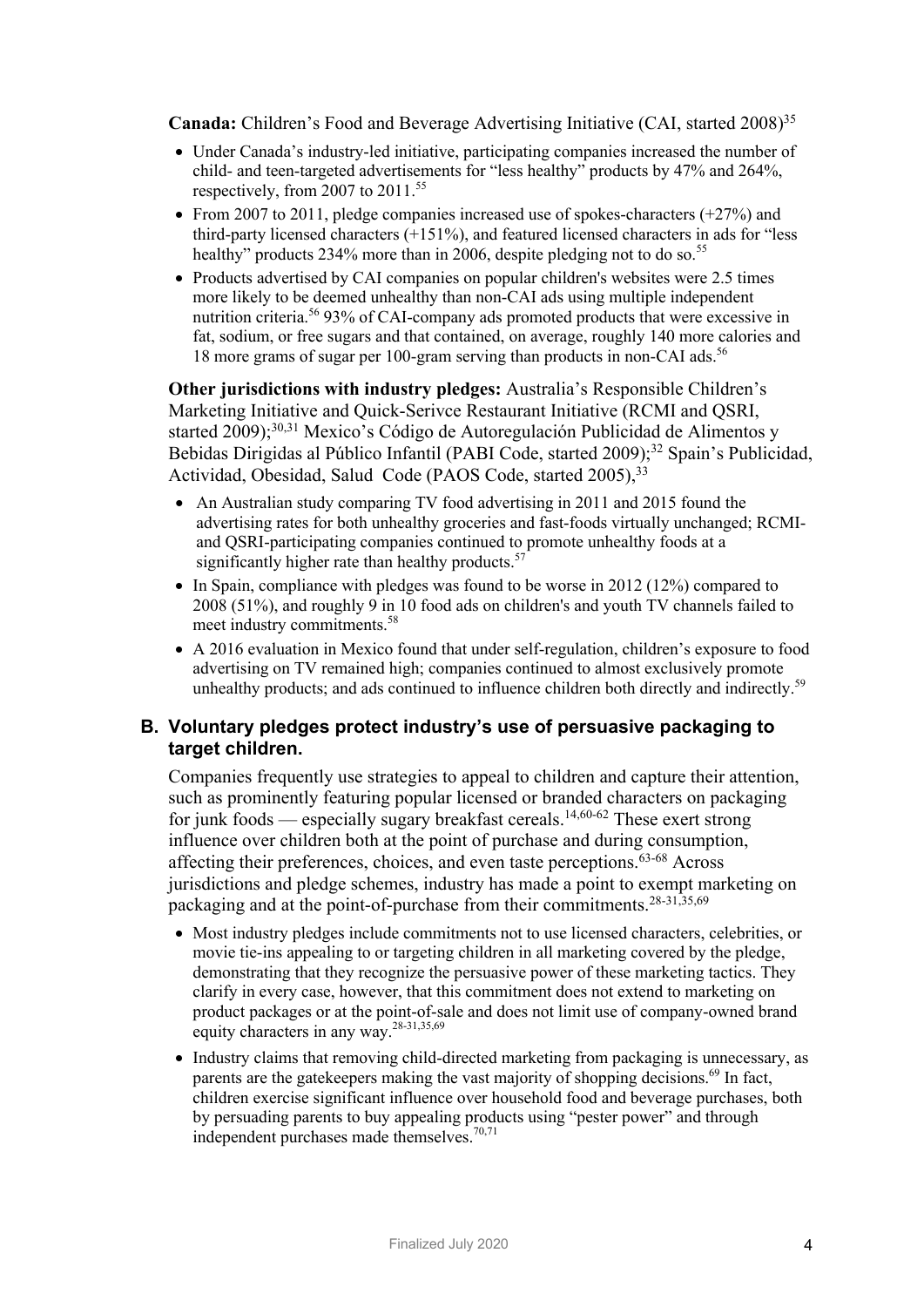• Industry inserts itself into the parent-child relationship by marketing directly to children on packages, both boosting sales and consumption and working to establish lifelong brand loyalty from these future consumers.<sup>48</sup>

## 2. Front-of-package labelling: **Industry-created front-of-pack (FOP) labelling has proven ineffective in encouraging consumers to make healthier choices. Government-prescribed front-of-pack warnings have proven more effective in impacting customers' perceived healthfulness and intentions to purchase products with high sugar, salts and fats, compared to industry-backed FOP labels.**

The most common voluntary FOP label system used globally is industry's Guideline Daily Amounts (GDAs, also called "Facts Up



PER 60g SERVE

Front," Reference Intakes, or Daily Intake Guides, depending on region).<sup>72-75</sup> GDA-style labels were developed by grocery manufacturing and distribution associations in the UK and US and later adopted with slight variations by industry associations in many other countries, despite little to no evidence of positive impact for consumers. <sup>76</sup> In the US, the 2011 introduction of "Facts Up Front" labelling by the Grocery Manufacturers Association was viewed by health experts as a strategic — and successful — maneuver to pre-empt ongoing government development of a mandatory FOP labelling policy.<sup>77,78</sup>

GDA-style labels typically display nutrient content per serving (not necessarily per package) for nutrients such as calories, saturated fat, sugars, and sodium, as well as the percentage of an average adult's recommended daily intake for each nutrient. Despite their ubiquity, these labels are generally regarded as unhelpful or confusing for customers.

Limitations of the GDA/DIG/"Facts Up Front" label approach include:<sup>79</sup>

- Benchmark values are not based on international nutrition recommendations and are calculated using an average adult's intake, even on products specifically targeted to children or that are consumed by children;
- GDA labels are based on arbitrary serving sizes making it difficult for consumers to compare different products in the same category — and servings that are smaller than what people realistically consume;
- Serving sizes are also graphically displayed in very small type, which could lead shoppers to think that label values refer to the full package contents;
- The nutrients included in a GDA label are inconsistent across products. For example, a product with very high sugar content may only feature a GDA label for calories.
- When fiber and micronutrients are included in the label, companies present percentages of *minimum* recommended intakes, whereas for sugars, fats, saturated fats, and sodium, they present percentages of *upper* consumption limits;
- Properly interpreting a GDA label takes more time than most shoppers spend reading a nutritional label and requires a high level of nutrition knowledge and mathematical skills.

## **What the evidence shows: GDA-style FOP labels have performed poorly compared to other labelling systems.**

• Independent studies comparing GDA-style labels with other labelling systems (e.g., multiple traffic lights, the French NutriScore system, Choices International, HealthStar Rating, and warning labels) consistently find that GDAs are the most confusing, take the most time for shoppers to evaluate, and are ultimately the least effective for encouraging consumers to make healthier choices. 80-89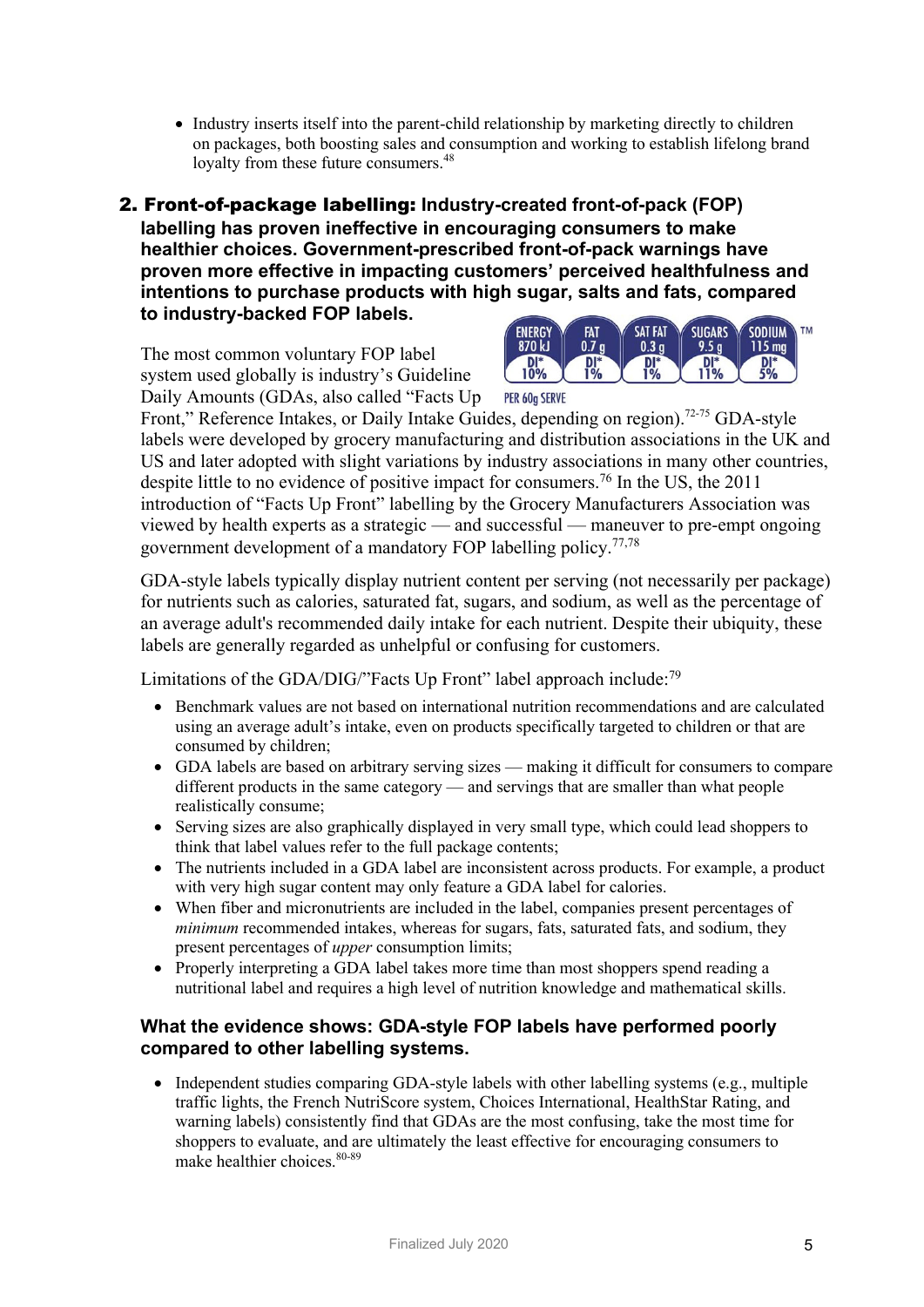- Studies in Mexico, Uruguay, Mexico, Ecuador, Chile, and Brazil have all found GDAs to be the weakest of any labeling system currently used in Latin America.<sup>79,89-96</sup>
- In Mexico, studies show that consumers across age, education, and income groups have a hard time understanding GDA labels and do not use GDAs to make food choices.<sup>79,88,96-98</sup>
- Eye-tracking studies from the United States, Uruguay, and Chile found that compared to warning labels, GDAs are less effective at getting consumers' attention, harder to process, and worse at helping to identify unhealthy products.<sup>95,99,100</sup>
- Studies in Australia and New Zealand found that GDAs (referred to there as Daily Intake Guides) were least preferred by consumers and least helpful for discriminating between healthy and unhealthy products, compared to traffic light and Health Star Rating labels.<sup>101,102</sup>
- In the United Kingdom, introduction of GDA labels did not affect shoppers' product choices among yogurts and ready-meals.<sup>103</sup>
- Companies often place GDAs on packages alongside other, more prominent labeling and marketing such as nutrient or health claims, which further confuses consumers.<sup>104-10</sup>
- A recent review of studies comparing different types of FOP labels laid out clear reasons why a warning-style label might be most successful, though it is currently only used in a handful of countries where required by law.<sup>108</sup> Evaluations of the Chilean "stop sign" nutrient warning labels have found that Chilean shoppers are aware of and understand the warning labels, and the labels significantly impact shoppers' purchases.<sup>108-112</sup>

## 3. Reducing unhealthy nutrients from the food supply: **Industry claims to be proactively improving the healthfulness of the food supply, however their commitments have not reduced unhealthy nutrients meaningfully beyond expected secular trends. Government regulation, including policies like tiered taxes, can lead to successful reformulation of products.**

A fourth area of industry action has been committing to reduce excessive nutrients of concern such as added sugar or sodium in the food supply through product reformulation, introduction of new products, or changes in business strategies. Many of these initiatives are made in partnership with governmental groups or health organizations, lending them public credibility while still serving private interests and avoiding the rigor and accountability of a mandatory regulatory policy. Despite some successes, these programs have, at best, led to meager improvements beyond existing market trends, and at worst, caused further harm through lost opportunities for legitimate public health interventions.

## **Examples and what the evidence shows:**

#### **United States:**

- **Healthy Weight Commitment Foundation (HWCF) marketplace pledge:** In 2007, 16 food-manufacturing companies pledged to collectively sell 1 trillion fewer calories in the United States by 2012 and 1.5 trillion fewer calories by 2015 in order to help reduce obesity.<sup>113</sup> Though HWCF companies met and even exceeded their 2012 benchmark, the reduction in calories sold was actually related to existing downward trends leading up to this pledge, and magnified further by the shoppers shifting purchases to private label brands following the Great Recession. 114,115
- **The National Salt and Sugar Reduction Initiative:** Originally introduced by the New York City Health Department in 2009 as the National Salt Reduction Initiative (NSRI), this program partnered local, state, and national health organizations to set voluntary, category-specific sodium targets for packaged and restaurant foods with the goal of reducing sodium content by  $25\%$  over the next 5 years.<sup>116</sup> Five restaurant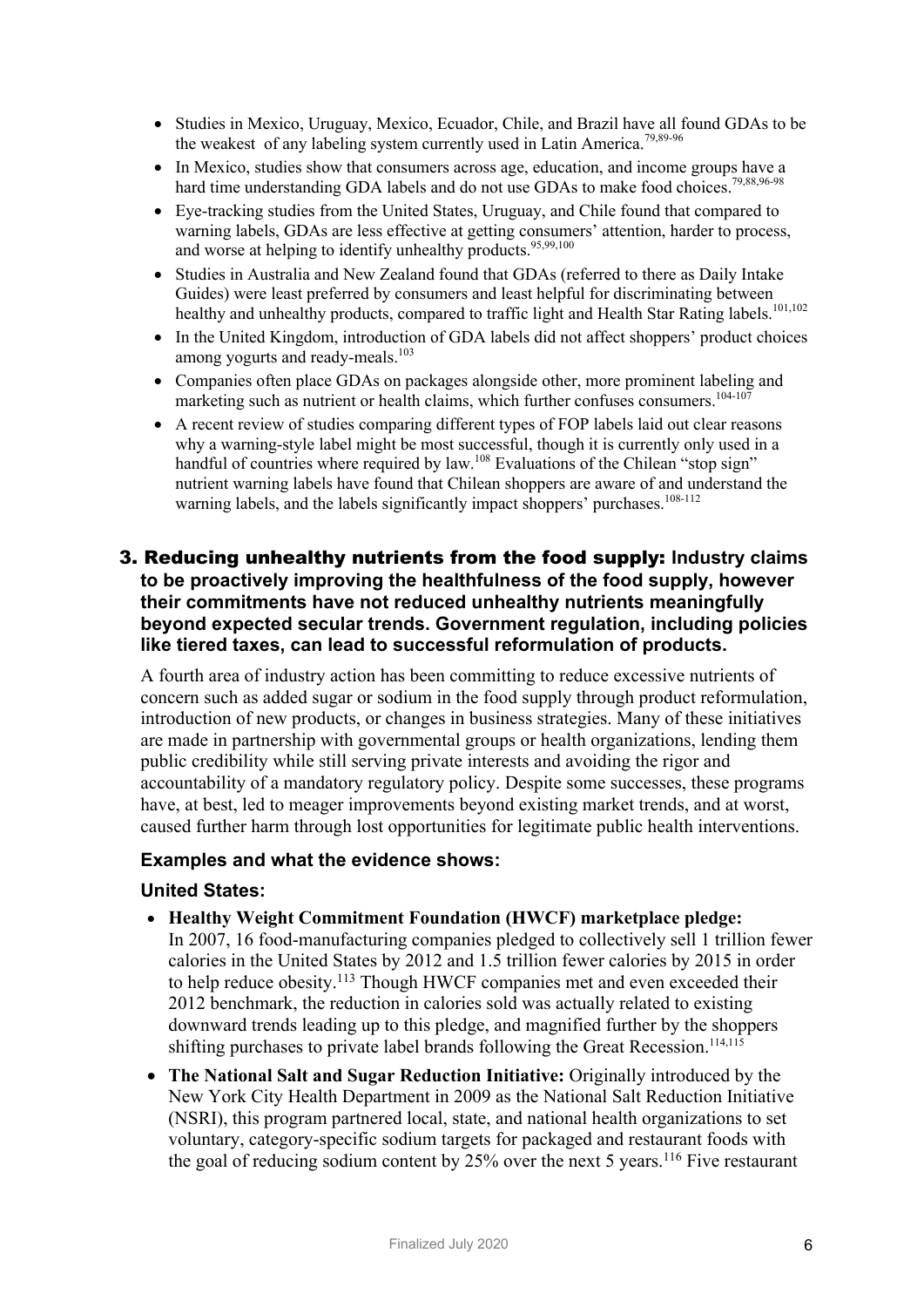chains and 23 packaged food companies committed to meet at least one category's sodium target. By 2014, the initiative hit only a quarter of their goal.<sup>117</sup>

• **Walmart's Healthier Food Initiative:** In 2011, the largest grocery retailer in the U.S. launched an initiative "to make healthy choices more convenient and affordable" for consumers,<sup>118</sup> pledging to reduce prices on healthier products, develop a proprietary FOP labelling system to identify healthier products, and reformulate storebrand products to contain less sodium, added sugars, and *trans* fats.

While calories, sugar, and sodium from Walmart food purchases did decline after 2011, this continued an ongoing downward trend that began in the early 2000s. In fact, the trend appeared to slow following 2011, whereas a greater decline should have been observed had the Initiative actually led to substantial changes in Walmart's product formulations, pricing, and marketing practices.<sup>119</sup>

- **U.S. Balance Calories Initiative (BCI):** In 2014, the non-profit Alliance for a Healthier Generation brokered a commitment from the American Beverage Association (ABA), The Coca-Cola Company, Dr. Pepper Snapple Group (now Keurig Dr. Pepper), and PepsiCo to reduce by 20% the number of calories that Americans consume from beverages by the year 2025.<sup>120,121</sup> This initiative has had little impact on sugary drink availability, visibility, or pricing as yet and participating companies are not on track to meet their target.
	- o Along with changes to product formulations and package sizes, BCI companies committed to adjust placement and promotion of beverages in stores in order to increase consumer interest in low- and no-calorie beverage options. Two years after the BCI launched, a study examining these in-store strategies<sup>122</sup> found that:
		- Sugary drinks remained the most common beverage stocked in stores (dominated by BCI company brands);
		- Sugary drinks were, on average, displayed in 25 separate locations in grocery stores vs. 15 for low-/no-calorie beverages and 11 for water; and
		- Pricing continued to favor larger containers, as sugary drinks in smaller packages were priced higher per ounce than those in larger containers.<sup>122</sup>
	- o A second component of the BCI, the "Communities Initiative," involved targeted engagement in a handful of lower-income areas, including actions such as introducing and expanding reduced-calorie product and smaller-portion package availability; changing product placement in stores; and providing coupons and other promotions for reduced-calorie options. Interviews conducted in 2016 with parents and teenagers in three of these communities revealed low awareness and frequent misunderstanding of BCI messages. Only 4 out of 16 store and restaurant managers interviewed were even aware of the BCI initiative. $123$
	- o BCI's latest progress report found that given the modest improvements made from 2014 to 2018 — only a 3% decline in per person daily calorie consumption from beverages (roughly 6 calories per day) — companies will need to intensify their efforts considerably to meet the stated goal of a 20% reduction by  $2025$ .<sup>124</sup>

## **United Kingdom:**

• **UK Public Health Responsibility Deal (RD):** Launched in 2011 as a partnership between the private sector, government agencies, and other non-governmental organizations, the RD aimed to address public health issues in a range of of areas, including food.125 Participating companies could pledge actions such as nutrient labelling in restaurants, reformulating or introducing healthier products, or encouraging consumption of fruits and vegetables.126 Industry crafted and committed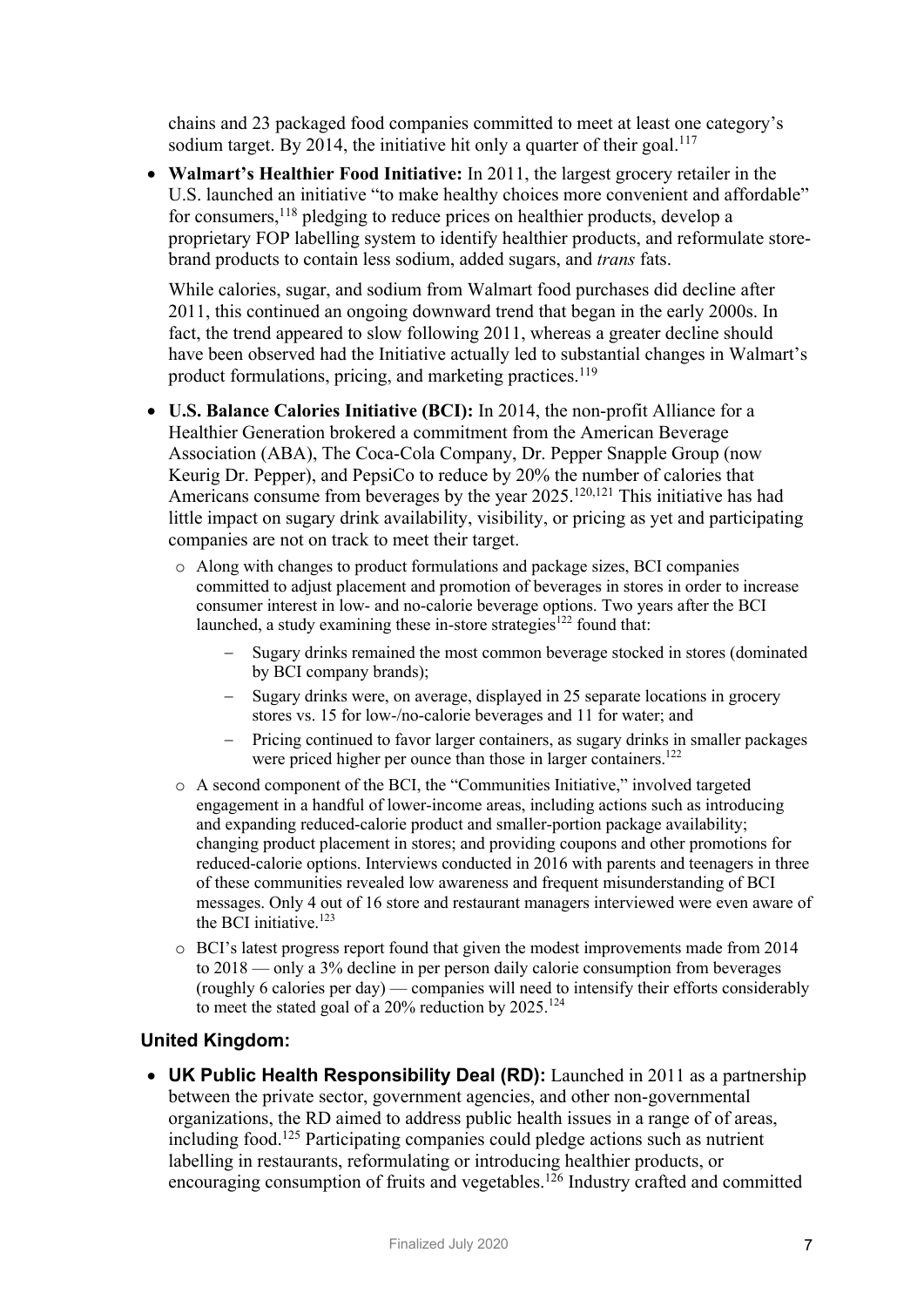to actions that were largely already underway, would not impact sales, added little value in terms of improving the food supply, and, in some cases, displaced a functioning initiative to the detriment of the population's health — all while capitalizing on the RD as a public relations tool and a means to avoid mandatory regulations.

#### **The RD and the food supply:**

- o **Sodium:** Researchers estimate that the RD actually contributed to an additional 9,900 cases of cardiovascular disease and 1,500 cases of gastric cancer from 2011 to 2018 because it so significantly slowed the previous decade's downward trend in sodium intake under the independent Food Standards Agency's sodium-reduction strategy, which was superseded by the RD.<sup>127</sup>
- o *Trans* **fatty acids (TFAs):** Participating companies could either formally state that they already did not use TFAs in their products or pledge to remove TFAs from their products going forward. The first action had little added value, as companies making this pledge were already removing TFAs prior to the RD, and very few companies chose to make the second pledge to proactively remove TFAs going forward.<sup>128</sup>
- o **Calories:** The RD's calorie reduction initiative was revised during development to heavily favor industry interests. Revisions included: widening the scope of possible company actions to include several that did not actually impact companies' existing products; removal of baseline measurements to serve as benchmarks for progress; and removal of quantifiable monitoring metrics.<sup>129</sup>
- o The majority of RD food pledges were aimed at providing consumers with information and raising awareness — actions that alone lack evidence for leading to positive behavior changes.<sup>130</sup> More effective, evidence-based strategies for improving diet such as pricing changes, marketing restrictions, and sugar reduction were largely absent from pledges.

#### **The RD as a public relations strategy:**

- $\circ$  Industry was involved in creating and revising the RD and was able to align the initiative with actions they were already taking.<sup>130-132</sup>
- o Three-quarters of all food-related company pledges were actions companies had already undertaken prior to the RD, such as providing calorie information at point of purchase or removing *trans* fats; only an estimated 26% of food actions were prompted by the RD and might not otherwise have taken place.<sup>130,131</sup>
- o Some companies admitted that they participated in the RD to boost their reputation and avoid government regulation.<sup>132</sup>
- $\circ$  In the media, industry spokespersons: downplayed their responsibility for public health problems; pointed to the RD as evidence that industry was sufficiently doing its part; tried to shift the focus to individual consumer behaviour rather than industry activities; and favored the RD as a better alternative to policies such as mandatory FOP labels or sugary drink or junk food taxes. $133$

## **Australia:**

• **Australian Sugar Reduction Pledge:** In 2018, the Australian Beverage Council made a public pledge to reduce sugar across the industry's portfolio 10% by 2020 and 20% by 2025. <sup>134</sup> This exemplifies the Council's repeated use of "policy substitution strategy," wherein industry launches a highly publicized, voluntary pledge at a time when political will is building behind stronger mandatory regulations — in this case, sugary drink taxes or FOP labeling.<sup>6,135-137</sup> No independent studies have yet evaluated progress on the pledge, but health leaders have expressed concern over its unambitious goals and timeline: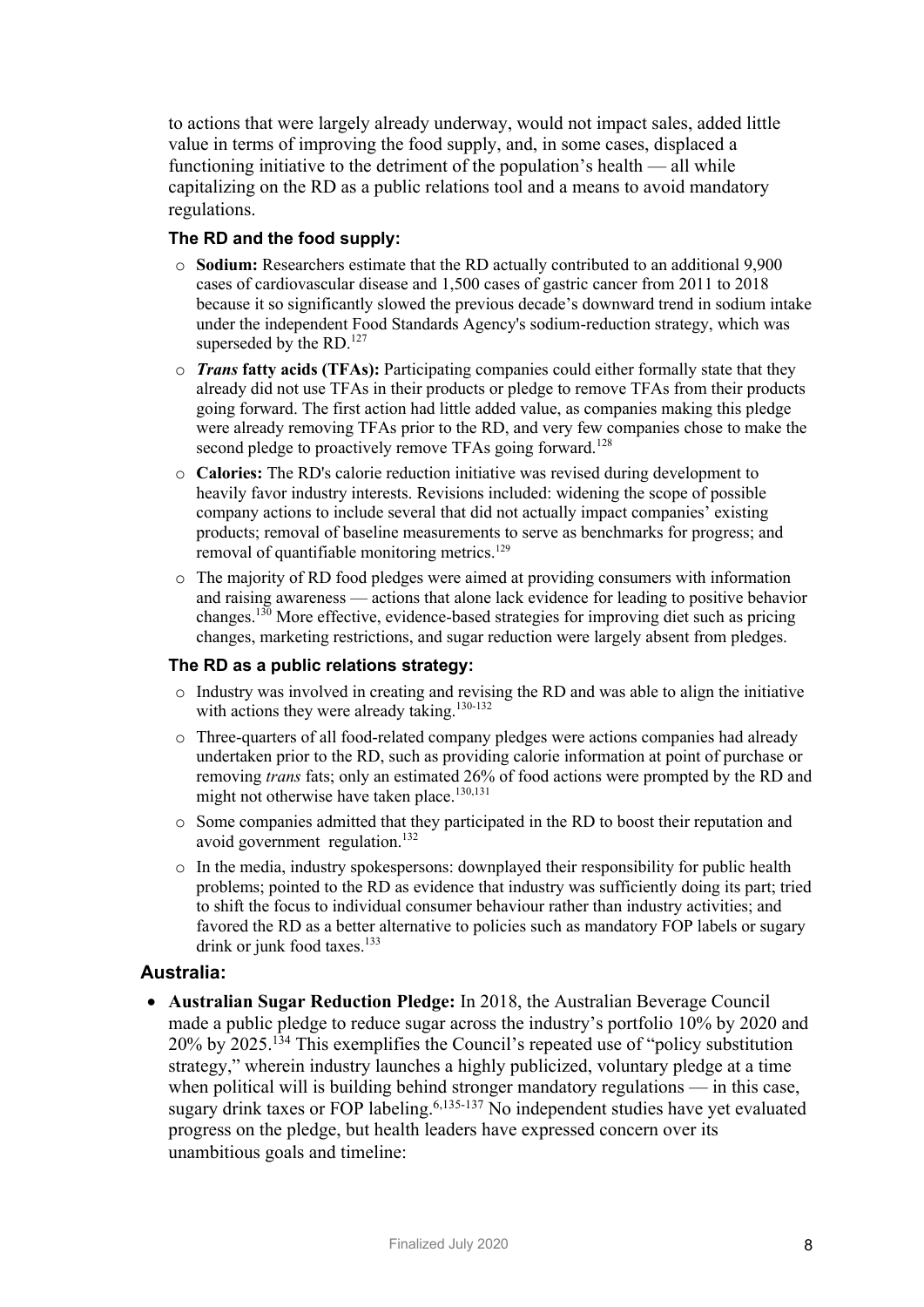- o Focusing the pledge on lowering the *average* sugar content of product portfolios means that companies can meet the pledge goal without actually reducing core, high-sugar products, but rather by offering more low-sugar soft drink or bottled water options.<sup>135,138</sup>
- o The Council gave itself a relatively long timeframe of nine years to achieve what many viewed as an insufficient change; experts pointed to the United Kingdom for comparison, where a much greater drop in beverage sugar content was achieved within just two to three years of announcing then implementing a sugary drink tax.<sup>139-142</sup>
- o A modest sugar reduction goal and backdated baseline year of 2015 essentially took advantage of pre-existing trends in consumer shopping behaviour to give the appearance of proactivity without needing to make meaningful business changes.<sup>134,135</sup>
- $\circ$  The pledge is voluntary and only measured for those companies that sign up.<sup>135,136</sup>

## Conclusion: **Industry self-regulation is not the answer**

- Self-regulation continues to be the most common approach globally for addressing industry's role in the ongoing obesity crisis, despite over a decade of independent research demonstrating that these voluntary measures are ineffective and insufficient.
- Compared to recommendations from public health experts, industry self-regulations are insufficient in scope and coverage, use weak nutrition criteria, and lack enforcement and penalties strong enough to ensure compliance.6,38,51
- Industry groups and companies benefit from self-regulation as a public relations tool signalling corporate social responsibility and positioning themselves as "part of the solution" — while also avoiding or delaying more strict and effective mandatory regulations.2,5-7
- Mandatory policies, which apply to all food and beverage industry actors, are needed to achieve meaningful improvements in the food environment, dietary intake, and ultimately in the prevalence of obesity and other diet-related chronic diseases.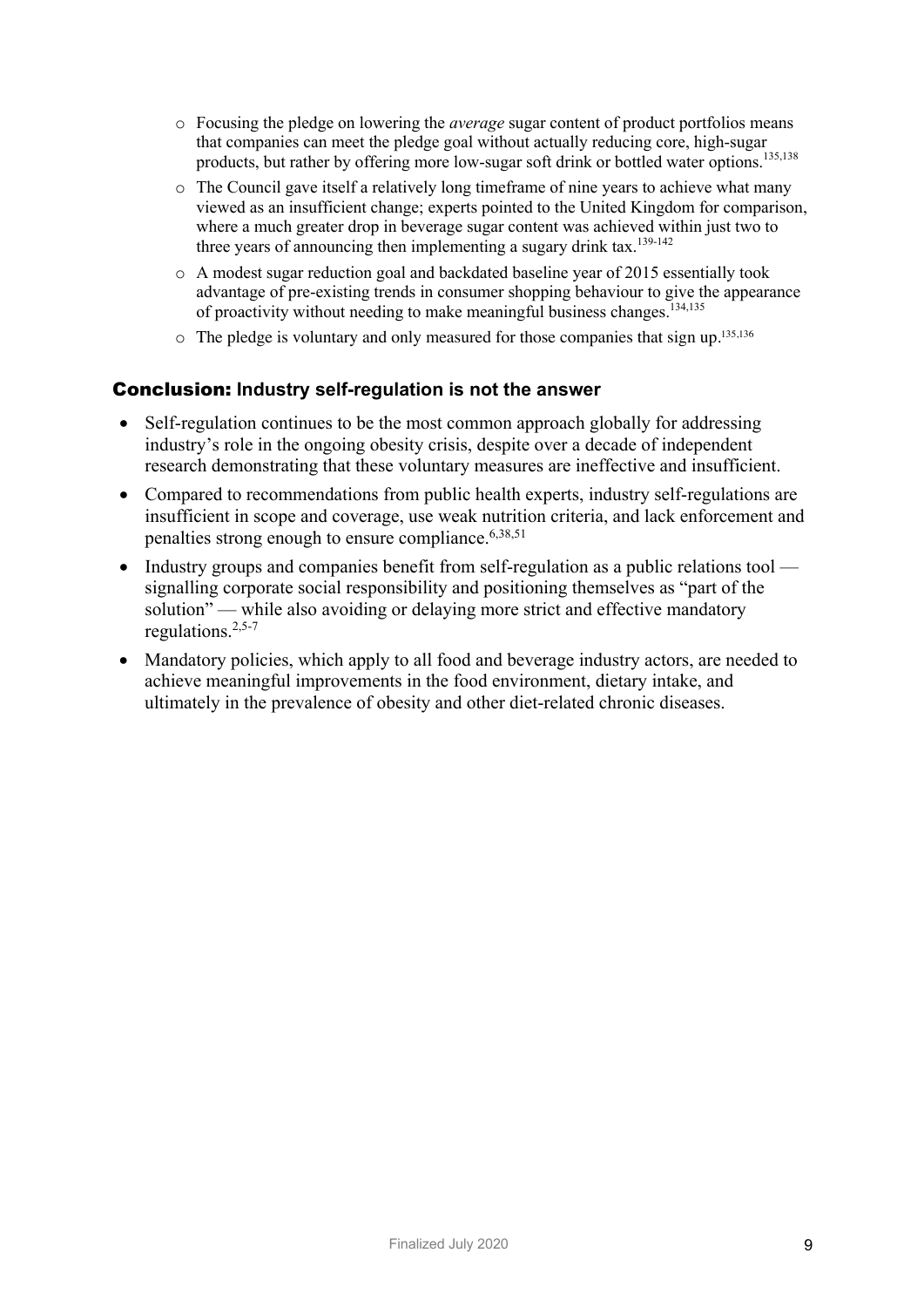#### **References**

- 1. Gunningham N, Rees J. Industry self-regulation: an institutional perspective. *Law & Policy.*  1997;19(4):363-414.
- 2. Sharma LL, Teret SP, Brownell KD. The food industry and self-regulation: standards to promote success and to avoid public health failures. *Am J Public Health.* 2010;100(2):240-246.
- 3. Kunkel DL, Castonguay JS, Filer CR. Evaluating Industry Self-Regulation of Food Marketing to Children. *Am J Prev Med.* 2015;49(2):181-187.
- Ronit K, Jensen JD. Obesity and industry selfregulation of food and beverage marketing: a literature review. *European Journal of Clinical Nutrition.* 2014;68(7):753-759.
- 5. Mello MM, Pomeranz J, Moran P. The interplay of public health law and industry self-regulation: the case of sugar-sweetened beverage sales in schools. *Am J Public Health.* 2008;98(4):595-604.
- 6. Lacy-Nichols J, Scrinis G, Carey R. The politics of voluntary self-regulation: insights from the development and promotion of the Australian Beverages Council's Commitment. *Public Health Nutr.* 2019:1-12.
- 7. Brownell KD, Koplan JP. Front-of-package nutrition labeling--an abuse of trust by the food industry? *N Engl J Med.* 2011;364(25):2373-2375.
- 8. World Health Organization. Global Strategy on Diet, Physical Activity and Health. World Health **Organization** https://www.who.int/dietphysicalactivity/strategy/e b11344/strategy\_english\_web.pdf Published 2004. Accessed Aug 28th, 2019.
- 9. Boyland EJ, Nolan S, Kelly B, et al. Advertising as a cue to consume: a systematic review and metaanalysis of the effects of acute exposure to unhealthy food and nonalcoholic beverage advertising on intake in children and adults. *Am J Clin Nutr.* 2016;103(2):519-533.
- 10. Kraak VI, Rincón-Gallardo Patiño S, Sacks G. An accountability evaluation for the International Food & Beverage Alliance's Global Policy on Marketing Communications to Children to reduce obesity: A narrative review to inform policy. *Obesity Reviews.* 2019;20:90-106.
- 11. Nixon L, Mejia P, Cheyne A, Wilking C, Dorfman L, Daynard R. "We're Part of the Solution": Evolution of the Food and Beverage Industry's Framing of Obesity Concerns Between 2000 and 2012. *Am J Public Health.* 2015;105(11):2228- 2236.
- 12. Brownell KD, Warner KE. The perils of ignoring history: Big Tobacco played dirty and millions died. How similar is Big Food? *Milbank Q.* 2009;87(1):259-294.
- 13. Ludwig DS, Nestle M. Can the food industry play a constructive role in the obesity epidemic? *JAMA.* 2008;300(15):1808-1811.
- 14. Cairns G, Angus K, Hastings G, Caraher M. Systematic reviews of the evidence on the nature, extent and effects of food marketing to children. A retrospective summary. *Appetite.* 2013;62:209- 215.
- 15. Institute of Medicine Committee on Food Marketing and the Diets of Children. *Food marketing to children and youth: threat or opportunity?* Washington, DC, USA: National Academies Press; 2006.
- 16. World Health Organization. Set of recommendations on the marketing of foods and non-alcoholic beverages to children. https://www.who.int/dietphysicalactivity/publication s/recsmarketing/en/. Published 2010. Accessed March 10, 2020.
- 17. World Health Organization, Regional Office for Europe. *Tackling food marketing to children in a digital world: trans-disciplinary perspectives.*  Copenhagen, Denmark2016.
- 18. World Health Organization. *Consideration of the evidence on childhood obesity for the*

*Commission on Ending Childhood Obesity: report of the ad hoc working group on science and evidence for ending childhood obesity.* Geneva, Switzerland2016.

- 19. World Health Organization. *A framework for implementing the set of recommendations on the marketing of foods and non-alcoholic beverages to children.* 2012.
- 20. Pan American Health Organization. *Recommendations from a Pan American Health Organization Expert Consultation on the Marketing of Food and Non-Alcoholic Beverages to Children in the Americas.* Washington, DC2011.
- 21. European Union. *Action Plan on Childhood Obesity 2014-2020.* 2014.
- 22. World Cancer Research Fund International. NOURISHING framework: Restrict food advertising and other forms of commercial promotion. http://www.wcrf.org. https://www.wcrf.org/sites/default/files/4\_Restrict %20advertising\_May2019.pdf. Published 2019. Accessed June 4, 2019.
- 23. Hastings G, Stead M, McDermott L, et al. Review of research on the effects of food promotion to children. *London: Food Standards Agency.* 2003.
- 24. McGinnis JM, Gootman JA, Kraak VI. *Food marketing to children and youth: threat or opportunity?* : National Academies Press; 2006.
- 25. National Preventative Health Taskforce. *Taking Preventative Action – A Response to Australia: The Healthiest Country by 2020 – The Report of the National Preventative Health Taskforce*  Australia2010.
- 26. Clark H, Coll-Seck AM, Banerjee A, et al. A future for the world's children? A WHO–UNICEF–Lancet Commission. *The Lancet.* 2020;395(10224):605- 658.
- 27. European Union. EU Action Plan on Childhood Obesity 2014-2020
- https://ec.europa.eu/health/sites/health/files/nutriti on\_physical\_activity/docs/childhoodobesity\_action plan\_2014\_2020\_en.pdf. Published 2014. Accessed Aug 30th, 2019.
- 28. International Council of Beverages Associations. Guidelines on Marketing to Children. https://www.icbanet.org/files/resources/finalicbaguidelinesmarketin gtochildren.pdf. Published 2015. Accessed January 22, 2020.
- 29. Children's Food and Beverage Advertising Initiative. Program and Core Principles Statement: 4th Edition. https://bbbnp-bbbp-stf-use1- 01.s3.amazonaws.com/docs/defaultsource/cfbai/enhanced-core-principles-fourthedition-with-appendix-a.pdf?sfvrsn=ab56c88c\_2. Published 2014. Accessed January 22, 2020.
- 30. Australian Food and Grocery Council. Quick Service Restaurant Initiative for Responsible Advertising and Marketing to Children. https://aana.com.au/wpcontent/uploads/2020/06/Responsible-Childrens-Marketing-Initiative-March-2018.pdf. Published 2018. Accessed July 10, 2020.
- 31. Australian Food and Grocery Council. Responsible Children's Marketing Initiative. https://aana.com.au/wpcontent/uploads/2020/06/QSR-Initiative-for-Responsible-Advertising-and-Marketing-to-Children-March-2018.pdf. Published 2018. Accessed July 10, 2020.
- 32. CONAR. Código PABI: Código de Autoregulación de Publicidad de Alimentos y Bebidas No Alcohólicas dirigida al Público Infantil. http://www.conar.org.mx/pdf/codigo\_pabi.pdf Published 2009. Accessed February 13, 2020.
- 33. La Agencia Española de Seguridad Alimentaria y Nutrición (AESAN). Publicidad de alimentos y bebidas dirigida a menores. http://www.aecosan.msssi.gob.es/AECOSAN/web /nutricion/seccion/marketing\_y\_publicidad\_dirigid

a\_a\_menores.htm. Published 2013. Accessed February 13, 2020.

- 34. Ombudsman DC. The Consumer Ombudsman's guidance on children, young people and marketing. https://www.consumerombudsman.dk/media/1456 0/guidance-on-children-young-people-andmarketing.pdf. Published 2014. Accessed
- February 13, 2020. 35. Canadian Children's Food and Beverage Advertising Initiative. Core Principles. https://adstandards.ca/wpcontent/uploads/2018/11/CCFBAI\_EN-Nov-2018.pdf. Published 2018. Accessed January 22, 2020.
- 36. Rudd Center For Food Policy & Obesity. Food industry self-regulation after 10 years: Progress and opportunities to improve food advertising to children.
	- http://www.uconnruddcenter.org/facts2017. Published 2017. Accessed March 13, 2020.
- 37. Landwehr SC, Hartmann M. Industry selfregulation of food advertisement to children: Compliance versus effectiveness of the EU Pledge. *Food Policy.* 2020:101833.
- Galbraith-Emami S, Lobstein T. The impact of initiatives to limit the advertising of food and beverage products to children: a systematic review. *Obes Rev.* 2013;14(12):960-974.
- 39. Chambers SA, Freeman R, Anderson AS, MacGillivray S. Reducing the volume, exposure and negative impacts of advertising for foods high in fat, sugar and salt to children: A systematic review of the evidence from statutory and selfregulatory actions and educational measures. *Preventive Medicine.* 2015;75:32-43.
- 40. Boyland EJ, Harris JL. Regulation of food marketing to children: are statutory or industry self-governed systems effective? *Public Health Nutrition.* 2017;20(5):761-764.
- 41. Canadian Children's Food and Beverage Advertising Initiative. Uniform Nutrition Criteria White Paper. Published 2014. Accessed July 10, 2020.
- 42. Children's Food and Beverage Advertising Initiative. CFBAI Category-Specific Uniform Nutrition Criteria, 2nd ed. https://bbbnp-bbbp-stfuse1-01.s3.amazonaws.com/docs/defaultsource/cfbai/cfbai-revised\_criteria\_chart\_1-28- 2019.pdf?sfvrsn=c31ce512\_2. Published 2018. Accessed July 10, 2020.
- 43. EU Pledge. Nutrition Criteria White Paper. https://eu-pledge.eu/wpcontent/uploads/EU\_Pledge\_Nutrition\_White\_Pap
- er.pdf. Published 2018. Accessed July 10, 2020. 44. Vaala SE, Ritter MB. Child-Oriented Marketing on Cereal Packaging: Associations With Sugar Content and Manufacturer Pledge. *Journal of Nutrition Education and Behavior.*  2020;52(3):215-223.
- 45. Wootan MG, Almy J, Ugalde M, Kaminski M. How Do Nutrition Guidelines Compare for Industry to Market Food and Beverage Products to Children? World Health Organization Nutrient Profile Standards versus the US Children's Food and Beverage Advertising Initiative. *Childhood Obesity.* 2019;15(3):194-199.
- 46. Potvin Kent M, Smith JR, Pauzé E, L'Abbé M. The effectiveness of the food and beverage industry's self-established uniform nutrition criteria at improving the healthfulness of food advertising viewed by Canadian children on television. *International Journal of Behavioral Nutrition and Physical Activity.* 2018;15(1):57.
- 47. Powell LM, Schermbeck RM, Chaloupka FJ. Nutritional content of food and beverage products in television advertisements seen on children's programming. *Childhood obesity (Print).*  2013;9(6):524-531.
- 48. Harris JL, Brownell KD, Bargh JA. The Food Marketing Defense Model: Integrating Psychological Research to Protect Youth and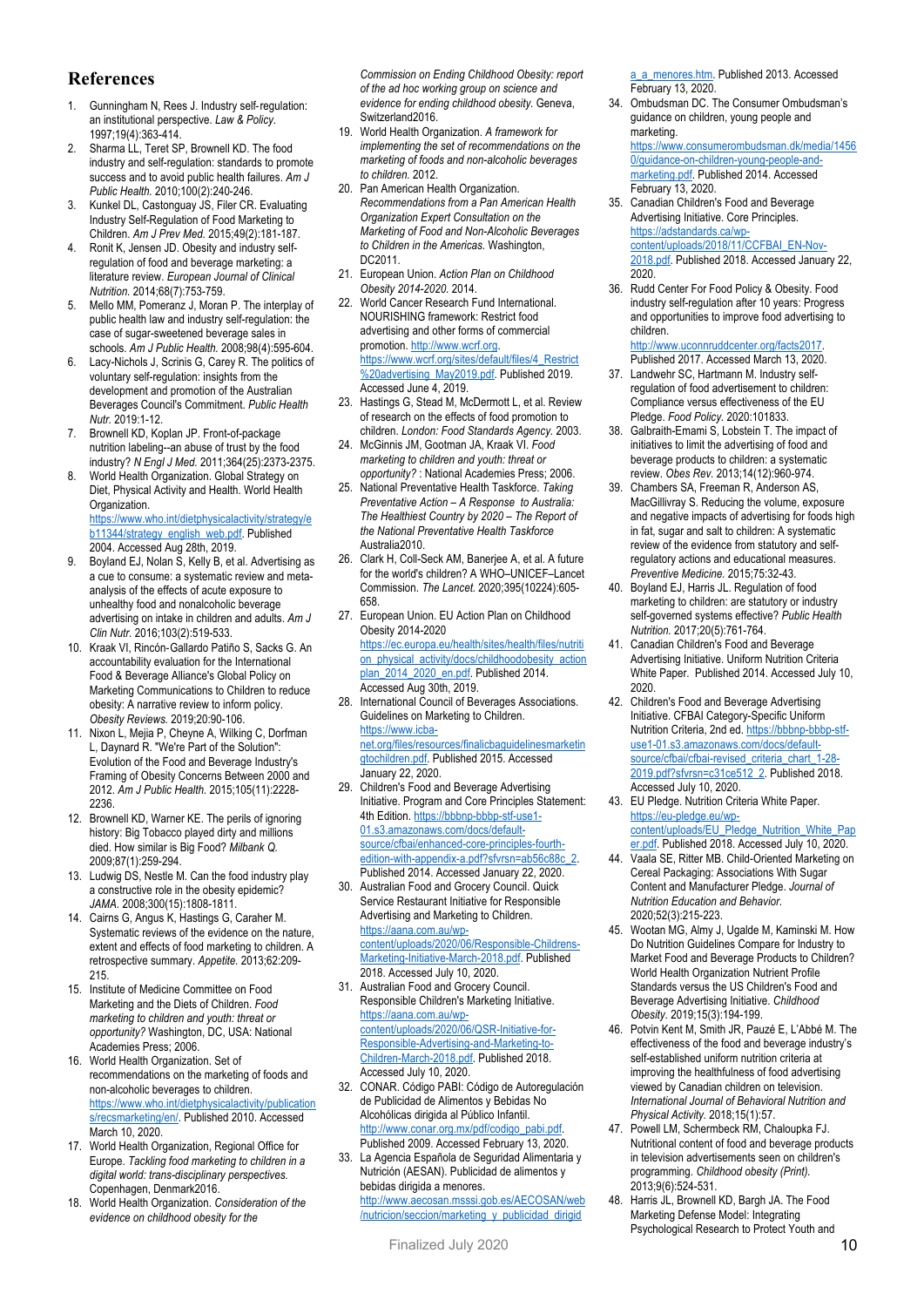Inform Public Policy. *Soc Issues Policy Rev.*  2009;3(1):211-271.

- 49. Freeman B, Kelly B, Vandevijvere S, Baur L. Young adults: beloved by food and drink marketers and forgotten by public health? *Health Promotion International.* 2015;31(4):954-961.
- 50. Taillie LS, Busey E, Stoltze FM, Dillman Carpentier FR. Governmental policies to reduce unhealthy food marketing to children. *Nutrition reviews.* 2019;77(11):787-816.
- 51. Kelly B, Vandevijvere S, Ng S, et al. Global benchmarking of children's exposure to television advertising of unhealthy foods and beverages across 22 countries. *Obes Rev.* 2019.
- 52. Huizinga O, Kruse M. Food industry selfregulation scheme "EU Pledge" cannot prevent the marketing of unhealthy foods to children. *Obesity Medicine.* 2016;1:24-28.
- 53. Harris JL, LoDolce M, Dembek C, Schwartz MB. Sweet promises: Candy advertising to children and implications for industry self-regulation. *Appetite.* 2015;95:585-592.
- 54. Center for Science in the Public Interest. Changing the channels: How Big Media helps Big Food target kids (and what to do about It). https://cspinet.org/sites/default/files/attachment/C SPI\_Changing\_Channels\_Report\_2019.pdf. Published 2019. Accessed March 9, 2020.
- 55. Potvin Kent M, Martin C, Kent E. Changes in the volume, power and nutritional quality of foods marketed to children on television in Canada. *Obesity (Silver Spring).* 2014;22(9):2053-2060.
- 56. Potvin Kent M, Pauzé E. The effectiveness of selfregulation in limiting the advertising of unhealthy foods and beverages on children's preferred websites in Canada. *Public Health Nutrition.*  2018;21(9):1608-1617.
- 57. Watson WL, Lau V, Wellard L, Hughes C, Chapman K. Advertising to children initiatives have not reduced unhealthy food advertising on Australian television. *Journal of Public Health.*  2017;39(4):787-792.
- 58. León-Flández K, Rico-Gómez A, Moya-Geromin M, et al. Evaluation of compliance with the Spanish Code of self-regulation of food and drinks advertising directed at children under the age of 12 years in Spain, 2012. *Public health.*  2017;150:121-129.
- 59. Théodore FL, Tolentino-Mayo L, Hernández-Zenil E, et al. Pitfalls of the self-regulation of advertisements directed at children on Mexican television. *Pediatric Obesity.* 2016:n/a-n/a.
- 60. Hebden L, King L, Kelly B, Chapman K, Innes-Hughes C. A menagerie of promotional characters: promoting food to children through food packaging. *Journal of nutrition education and behavior.* 2011;43(5):349-355.
- 61. Mehta K, Phillips C, Ward P, Coveney J, Handsley E, Carter P. Marketing foods to children through product packaging: prolific, unhealthy and misleading. *Public Health Nutrition.*  2012;15(9):1763-1770.
- 62. Stoltze FM, Barker JO, Kanter R, et al. Prevalence of child-directed and general audience marketing strategies on the front of beverage packaging: the case of Chile. *Public health nutrition.* 2018;21(3):454-464.
- 63. Smith R, Kelly B, Yeatman H, Boyland E. Food marketing influences children's attitudes, preferences and consumption: A systematic critical review. *Nutrients.* 2019;11(4):875.
- 64. Kraak VI, Story M. Influence of food companies' brand mascots and entertainment companies' cartoon media characters on children's diet and health: a systematic review and research needs. *Obesity Reviews.* 2015;16(2):107-126.
- 65. Harrison P, Jackson M. Integrated marketing communications and power imbalance: the strategic nature of marketing to children and adolescents by food and beverage companies. In: *Advances in communication research to reduce childhood obesity.* Springer; 2013:33-76.
- 66. Hawkes C. Food packaging: the medium is the message. *Public Health Nutrition.* 2010;13(2):297- 299.
- 67. Skaczkowski G, Durkin S, Kashima Y, Wakefield M. The effect of packaging, branding and labeling on the experience of unhealthy food and drink: A review. *Appetite.* 2016;99:219-234.
- 68. Hallez L, Qutteina Y, Raedschelders M, Boen F, Smits T. That's My Cue to Eat: A Systematic Review of the Persuasiveness of Front-of-Pack Cues on Food Packages for Children vs. Adults. *Nutrients.* 2020;12(4):1062.
- 69. International Food & Beverage Alliance. Responsible marketing to children: IFBA's 2014 Enhanced Global Policy on Marketing Communications to Children Explained https://ifballiance.org/uploads/media/59f0527104a 93.pdf. Published 2017. Accessed January 22, 2020.
- 70. Huang CY, Reisch LA, Gwozdz W, et al. Pester power and its consequences: do European children's food purchasing requests relate to diet and weight outcomes? *Public Health Nutr.*  2016:1-11.
- 71. Wootan MG. *Pestering parents: how food companies market obesity to children.* Center for Science in the Public Interest; 2003.
- 72. Food and Drink Federation. Guideline Daily Amounts. http://www.foodlabel.org.uk/label/gda\_values.aspx
- . Accessed Aug 28th, 2019. 73. Grocery Manufacturers Association. Facts Up
- Front. http://www.factsupfront.org/AboutUs.html. Accessed Aug 28th, 2019. 74. FactsUpFront.org. Facts Up Front.
- http://www.factsupfront.org/. Accessed May 14, 2020.
- 75. Australian Food and Grocery Council. Daily Intake Guide. https://www.afgc.org.au/wpcontent/uploads/2019/06/AFGC-Best-Practice-Guide-DIG-Style-Guide-June-2016.pdf. Published 2016. Accessed Aug 28th, 2019.
- 76. International Food and Beverage Alliance. Our Commitments: Nutrition Information – Front of pack labelling systems. https://ifballiance.org/uploads/commitment/commit mentPdfActions/59ea19f740bd7\_Front%20of%20 pack%20labelling%20systems.pdf. Published 2017. Accessed June 28, 2020.
- 77. Nestle M. Public Health Implications of Front-of-Package Labels. *American journal of public health.* 2018;108(3):320-321.
- 78. Center for Science in the Public Interest. "Facts Up Front" is Marketing, Not Nutrition Labeling: Statement of CSPI Executive Director Michael Jacobson.

https://cspinet.org/new/201403031.html. Published 2014. Accessed June 28, 2020.

- 79. Stern D TL, Barquera S. . *Revisión del etiquetado frontal: análisis de las Guías Diarias de Alimentación (GDA) y su comprensión por estudiantes de nutrición de México.* Cuernavaca, México2011.
- 80. Ducrot P, Julia C, Mejean C, et al. Impact of Different Front-of-Pack Nutrition Labels on Consumer Purchasing Intentions: A Randomized Controlled Trial. *Am J Prev Med.* 2016;50(5):627- 636.
- 81. Siegrist M, Leins-Hess R, Keller C. Which front-ofpack nutrition label is the most efficient one? The results of an eye-tracker study. *Food Quality and Preference.* 2015;39:183-190.
- 82. Julia C, Péneau S, Buscail C, et al. Perception of different formats of front-of-pack nutrition labels according to sociodemographic, lifestyle and dietary factors in a French population: crosssectional study among the NutriNet-Santé cohort participants. *BMJ Open.* 2017;7(6):e016108.
- Finalized July 2020 **11** 83. Ducrot P, Méjean C, Julia C, et al. Effectiveness of Front-Of-Pack Nutrition Labels in French Adults: Results from the NutriNet-Santé Cohort Study. *PLoS ONE.* 2015;10(10):e0140898.
- 84. Deliza R, de Alcantara M, Pereira R, Ares G. How do different warning signs compare with the guideline daily amount and traffic-light system? *Food Quality and Preference.* 2020;80:103821.
- 85. Neal B, Crino M, Dunford E, et al. Effects of different types of front-of-pack labelling information on the healthiness of food purchases—a randomised controlled trial. *Nutrients.* 2017;9(12):1284.
- 86. Temple NJ. Front-of-package food labels: A narrative review. *Appetite.* 2020;144:104485.
- 87. Talati Z, Norman R, Pettigrew S, et al. The impact of interpretive and reductive front-of-pack labels on food choice and willingness to pay. *international journal of behavioral nutrition and physical activity.* 2017;14(1):171.
- 88. Vargas-Meza J, Jáuregui A, Contreras-Manzano A, Nieto C, Barquera S. Acceptability and understanding of front-of-pack nutritional labels: an experimental study in Mexican consumers. *BMC Public Health.* 2019;19(1):1751.
- 89. Jáuregui A, Vargas-Meza J, Nieto C, et al. Impact of front-of-pack nutrition labels on consumer purchasing intentions: a randomized experiment in low- and middle-income Mexican adults. *BMC Public Health.* 2020;20(1):463.
- Ares G, Aschemann-Witzel J, Curutchet MR, et al. Nutritional warnings and product substitution or abandonment: Policy implications derived from a repeated purchase simulation. *Food Quality and Preference.* 2018;65:40-48.
- 91. Machin L, Aschemann-Witzel J, Curutchet MR, Gimenez A, Ares G. Does front-of-pack nutrition information improve consumer ability to make healthful choices? Performance of warnings and the traffic light system in a simulated shopping experiment. *Appetite.* 2018;121:55-62.
- 92. Arrúa A, Curutchet MR, Rey N, et al. Impact of front-of-pack nutrition information and label design on children's choice of two snack foods: Comparison of warnings and the traffic-light system. *Appetite.* 2017;116:139-146.
- 93. Lima M, Ares G, Deliza R. How do front of pack nutrition labels affect healthfulness perception of foods targeted at children? Insights from Brazilian children and parents. *Food Quality and Preference.* 2018;64:111-119.
- 94. Tórtora G, Machín L, Ares G. Influence of nutritional warnings and other label features on consumers' choice: Results from an eye-tracking study. *Food Research International.*  2019;119:605-611.
- 95. Alonso-Dos-Santos M, Quilodrán Ulloa R, Salgado Quintana Á, Vigueras Quijada D, Farías Nazel P. Nutrition labeling schemes and the time and effort of consumer processing. *Sustainability.*  2019;11(4):1079.
- 96. De la Cruz-Góngora V, Torres P, Contreras-Manzano A, et al. Understanding and acceptability by Hispanic consumers of four frontof-pack food labels. *International Journal of Behavioral Nutrition and Physical Activity.*  2017;14(1):28.
- 97. Nieto C, Alcalde-Rabanal J, Mena C, Carriedo Á, Barquera S. Perception of the use and understanding of nutrition labels among different socioeconomic groups in Mexico: a qualitative study. *salud pública de méxico.* 2020;62(3, mayjun):274-283.
- 98. Nieto C, Jáuregui A, Contreras-Manzano A, et al. Understanding and use of food labeling systems among Whites and Latinos in the United States and among Mexicans: Results from the International Food Policy Study, 2017. *International Journal of Behavioral Nutrition and Physical Activity.* 2019;16(1):87.
- 99. Centurión M, Machín L, Ares G. Relative Impact of Nutritional Warnings and Other Label Features on Cereal Bar Healthfulness Evaluations. *Journal of Nutrition Education and Behavior.* 2019.
- 100. Popova L, Nonnemaker J, Taylor N, Bradfield B, Kim A. Warning Labels on Sugar-sweetened